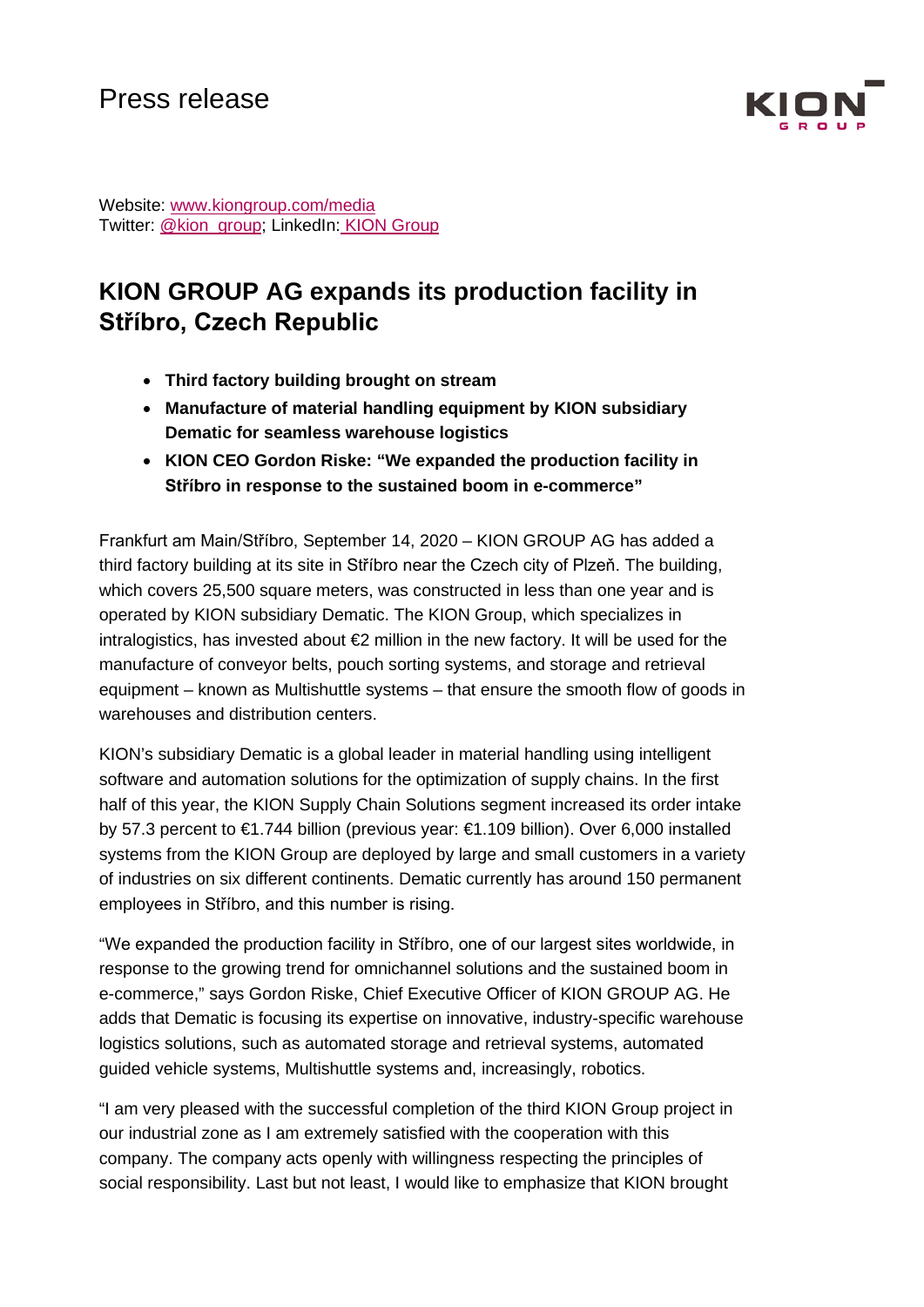

the end product manufacturing with high added value, as well as the qualified jobs," said the mayor of Kostelec u Stříbra, František Trhlík.

"When KION entered Panattoni Park Stříbro five years ago, it announced in advance that if it was successful in the area, it would build another building, and if it was very successful, it would build a total of three buildings. I'm very pleased that it finally chose the maximum expansion, because it means maximum satisfaction for all. Secondly, I would like to emphasize that KION's story testifies to the gradual transformation of Czech industry to the level of 4.0. All factories are fully digitized and their operations are paperless," says Pavel Sovička, Managing Director of Panattoni for Czech republic and Slovakia.

## **KION in the Czech Republic**

KION GROUP AG officially opened its production facility in Stříbro, Czech Republic, in 2016. Since then, the world's second-largest manufacturer of forklift trucks and warehouse trucks has been deploying digitally connected systems at its state-of-theart facility to create a 'smart factory'. Reach trucks and pallet stackers are built for the Linde MH brand at the KION Stříbro site.

The KION Group has a total of three sites in the Czech Republic. Besides the plant in Stříbro, where a transport company is also based, Linde Pohony (LiPo) makes steering axles and electric and hydrostatic drive axles in Český Krumlov for the KION Group's brands, while JULI, a joint venture of the KION Group near Brno, builds electric motors. In total, almost 1,500 people work at the three sites.

## The Company

The KION Group is one of the world's leading providers for industrial trucks and supply chain solutions. Its portfolio encompasses industrial trucks, such as forklift trucks and warehouse equipment, as well as integrated automation technology and software solutions for the optimization of supply chains, including all related services. Across more than 100 countries worldwide, the KION Group's solutions improve the flow of material and information within factories, warehouses, and distribution centers. The Group, which is included in the MDAX, is the largest manufacturer of industrial trucks in Europe and the second largest worldwide in terms of units sold. It is also a leading provider of automation technology.

The KION Group's world-renowned brands are well established. Dematic, the newest addition to the KION Group, is a global leader in warehouse automation, providing a broad range of intelligent supply chain and automation solutions. The Linde and STILL brands serve the premium industrial truck segment. Baoli focuses on industrial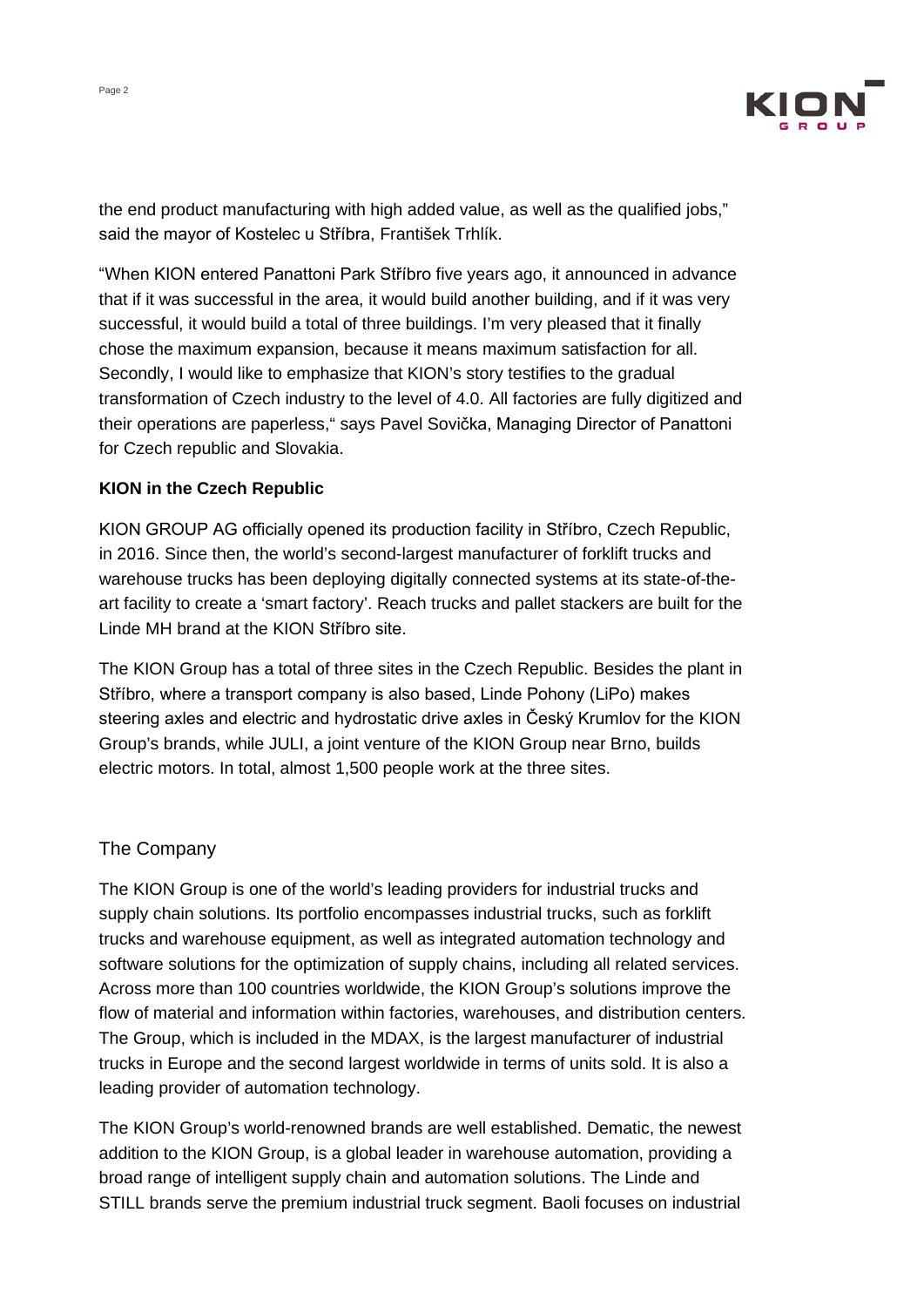

trucks in the value segment. Among KION's regional industrial truck brand companies, Fenwick is the largest supplier of material handling products in France and OM is a provider of industrial trucks in the Indian market.

With an installed base of more than 1.5 million industrial trucks and over 6,000 installed systems, the KION Group's customers include companies in numerous industries of various sizes on six continents. The Group has currently more than 35,000 employees and generated revenue of €8.8 billion in 2019.

*Current KION Group images can be found in our image database at <https://mediacenter.kiongroup.com/categories> and on the websites of our various brands*.

(fgr)

### Disclaimer

This release and the information contained herein are for information purposes only and do not constitute a prospectus or an offer to sell or a solicitation of an offer to buy any securities in the United States or in any other jurisdiction.

This release contains forward-looking statements that are subject to various risks and uncertainties. Future results could differ materially from those described in these forward-looking statements due to certain factors, e.g. changes in business, economic and competitive conditions (including with respect to further developments in relation to the COVID-19 pandemic), regulatory reforms, results of technical studies, foreign exchange rate fluctuations, uncertainties in litigation or investigative proceedings, and the availability of financing. We do not undertake any responsibility to update the forward-looking statements in this release.

## Further information for the media

Michael Hauger Senior Vice President Corporate Communications Tel: +49 (0)69 201 107 655 Cell: +49 (0)151 1686 5550 [michael.hauger@kiongroup.com](mailto:michael.hauger@kiongroup.com)

Frank Grodzki Senior Director External Communications & Group Newsroom Tel: +49 (0)69 201 107 496 Cell: +49 (0)151 6526 2916 [frank.grodzki@kiongroup.com](mailto:frank.grodzki@kiongroup.com)